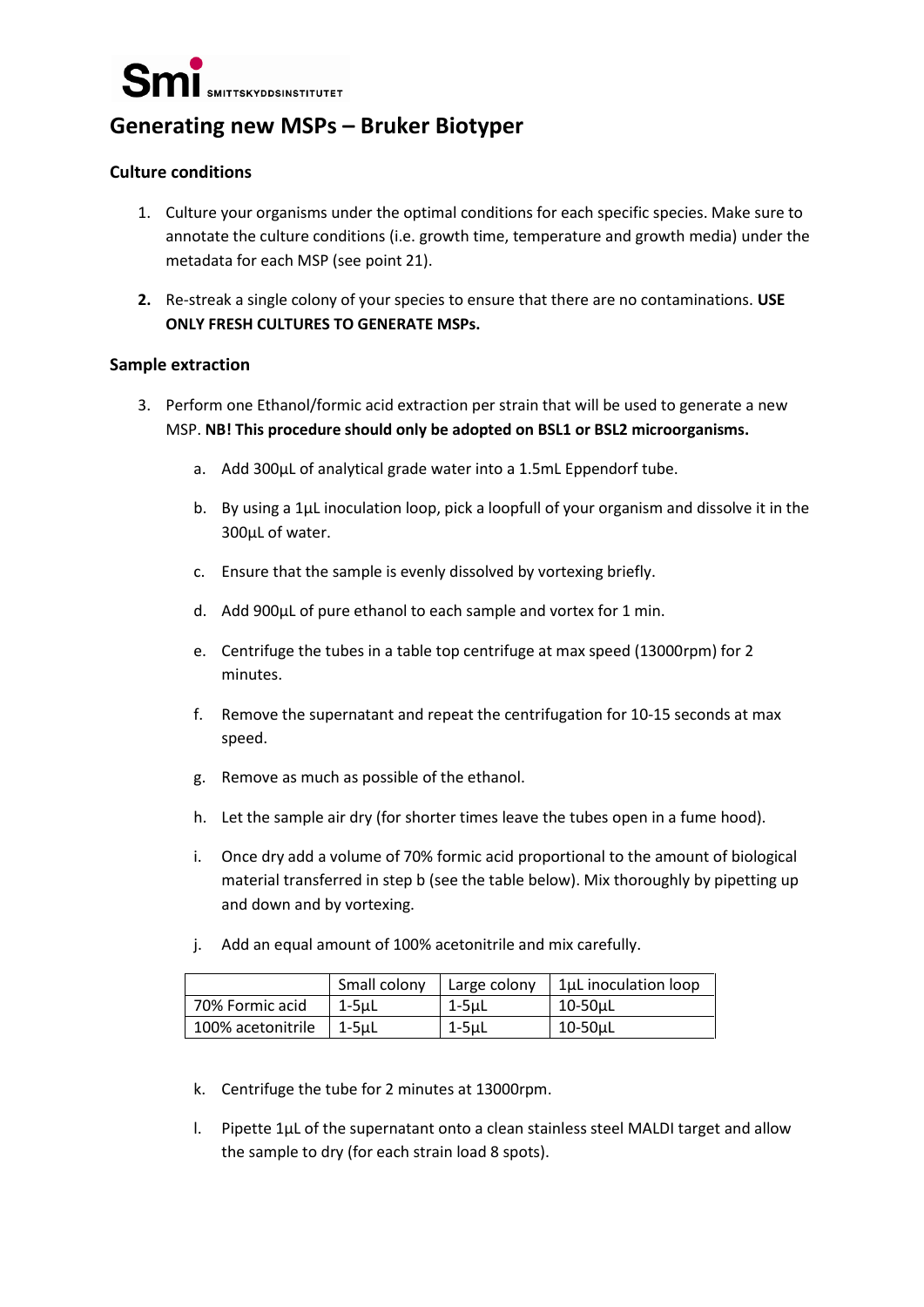

- m. Once dry overlay the spot with 1µL of **FRESH** HCCA matrix solution within 10 minutes.
- n. Allow the sample to dry.

# **Data analysis**

- 4. Prepare fresh BTS and HCCA matrix and load 2 spots of BTS in the middle of the target plate (e.g. D6, D7)
- 5. For each strain, load 8 spots per extraction.
- 6. Wait for the vacuum to sink below  $9e^{-7}$  mbar and calibrate the instrument through flex control.
- 7. Check the intensity for each spot by pressing "run method on current spot" (load autoExecute method: MBT\_AutoX). The intensity for each spot has to be over 10 000. If the intensity is not satisfactory, change the laser settings (increase the offset or range by 1 or 2 % under the setup tab) and save this as a new method that will be used on all spots for that sample.
- 8. Select "new" run and add all the spots to be analyzed in triplicate. For each extraction select a new folder and sample name. TIP! Write the complete MSP name according to the nomenclature described on point 18. under sample name, end by analyzing the BTS once. This BTS is used as a control of the standard curve.
- 9. Open flex analysis.
- 10. First examine the BTS control, open the BTS file and load method >open>MBT\_standard.FAMSMethod. Perform smoothening and baseline subtraction.
- 11. Select the BTS spectrum and click on calibrate>internal and then automatic assign. Now check manually that all the peaks are within the following range. **DO NOT click OK.**

| Protein                      | Reference mass (average mass) | ±300 ppm range       |
|------------------------------|-------------------------------|----------------------|
| RL29 $[M+2H]^{2+}$           | 3637.8 Da                     | 3636.7 - 3638.8 Da   |
| RS32 [M+H] <sup>+</sup>      | 5096.8 Da                     | $5095.3 - 5098.3$ Da |
| RS34 [M+H] <sup>+</sup>      | 5381.4 Da                     | 5379.8 - 5383.0 Da   |
| RS33meth [M+H] <sup>+</sup>  | 6255.4 Da                     | $6253.5 - 6257.3$ Da |
| RL29 [M+H] <sup>+</sup>      | 7274.5 Da                     | 7272.3 - 7276.7 Da   |
| RS19 [M+H] <sup>+</sup>      | 10300.1 Da                    | 10297.0 - 10303.2 Da |
| RNAse A [M+H] <sup>+</sup>   | 13683.2 Da                    | 13679.1 - 13687.3 Da |
| Myoglobin [M+H] <sup>+</sup> | 16952.3 Da                    | 16947.2 - 16957.4 Da |

1 or maximum 2 peaks may be outside of these intervals

12. Identify the calibration parameters for BTS by right clicking on the BTS file >properties >calibration. Write down the values for c0, c1 and c2.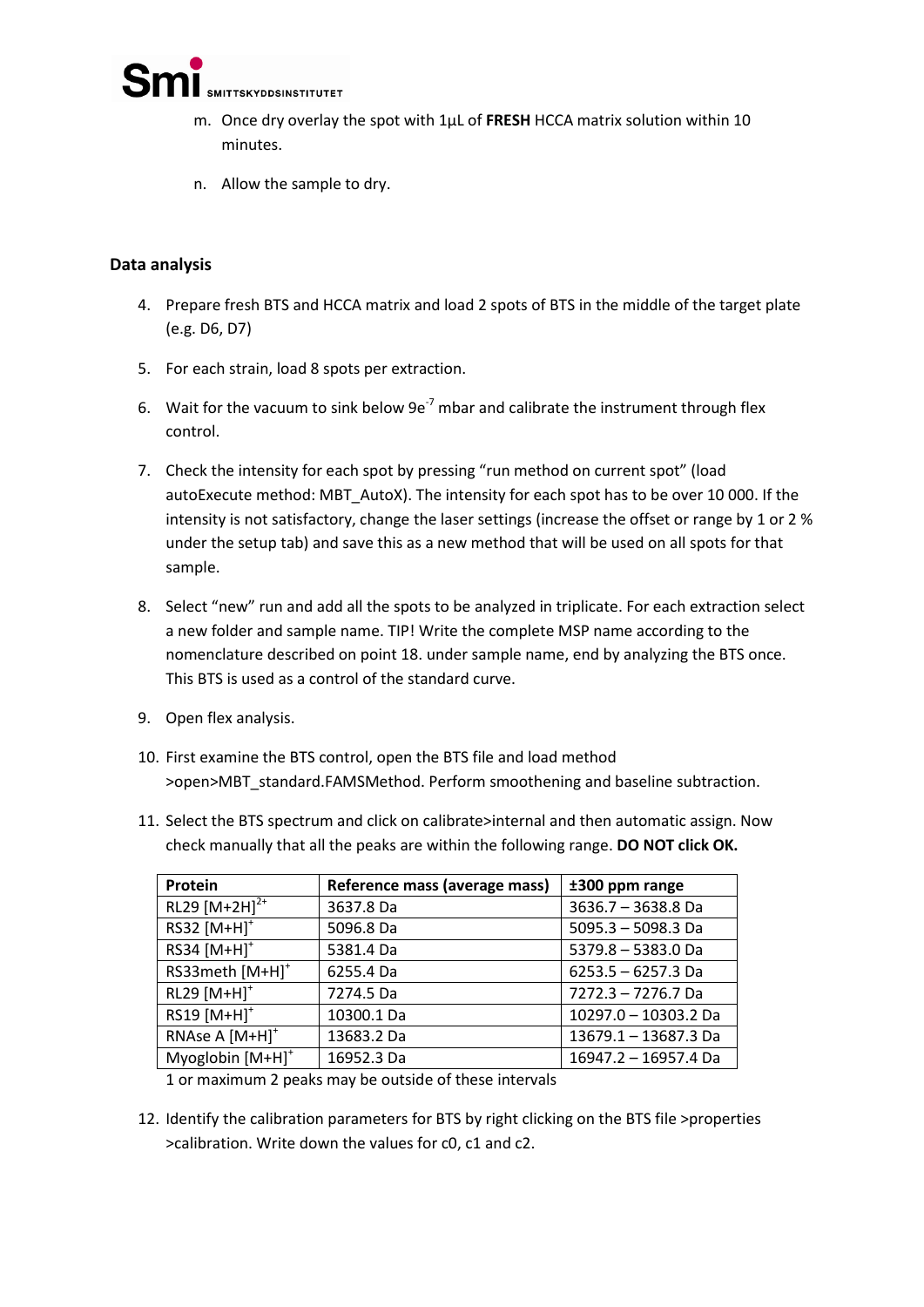

- 13. Close the BTS file without saving it. Open your 24 spectra. Perform smoothing and baseline subtraction on all the spectra. Check that the calibration parameters are the same as for the BTS sample as described under point 12.
- 14. Zoom in to the spectra and check carefully that there are no outlier spectra (lacking or having an extra peak).
- 15. For each 1000 m/z region check that all spectra are within a 500 ppm range. By zooming in on one peak (start at 3000 m/z) examine the difference between the spectra with the peak apex furthest to the left and the spectra with the peak apex furthest to the right. This difference must not be more that 500 ppm (e.g. 1.5 m/z for 3000 m/z, 2 m/z for 4000 m/z, 2.5 m/z for 5000 m/z and so on). If a region is lacking a large peak move on to the next region.
- 16. A maximum of four spectra may be excluded. Otherwise new spectra must be obtained again.
- 17. Open explorer and change the name of the folder by adding \_24, this will allow you to save your raw data and save the modified spectra in a new folder. Back in flex analysis select all the spectra that you have kept and click save.

### **Generating MSPs**

18. Close flex analysis and open Biotyper 3.0. Load your processed spectra, select all, and click action>MSP creation>create. Your new spectrum will be saved under unassigned MSP.

**Name your MSP using the following nomenclature:** Species name /strain provider or determinant/ strain number / MSP provider (E.g. Pseudomonas aeruginosa ATCC 28796 SMI, where ATCC has provided and determined the strain #28796 and SMI has generated the MSP, a clinical isolate determined and provided by SMI will on the other hand be named Pseudomonas aeruginosa SMI 28-12 SMI, 28-12 is a unique internal reference number given to distinguish between isolates .

**NB! MSPs submitted without the correct nomenclature will be removed.**

- 19. Select this spectrum for identification and run it against the Bruker (or SR) database.
- 20. Select projects and click on "start taxonomy tree editor" now you can place your spectrum under the desired node.
- 21. Fill in as much information as you can under MSP metadata. If you don't have a registered user for provided by or determined by, create one under the Edit MSP metadata window.
- 22. [Optional] use your spectrum together with the Bruker or SR database to identify the same strain or species from another extraction.
- 23. Export each MSP individually to a folder on your computer and name each MSP file after the MSP name (E.g. Pseudomonas aeruginosa ATCC 28796 SMI will be named Pseudomonas aeruginosa ATCC 28796 SMI.btmsp), this is important because the Spectra database uses the